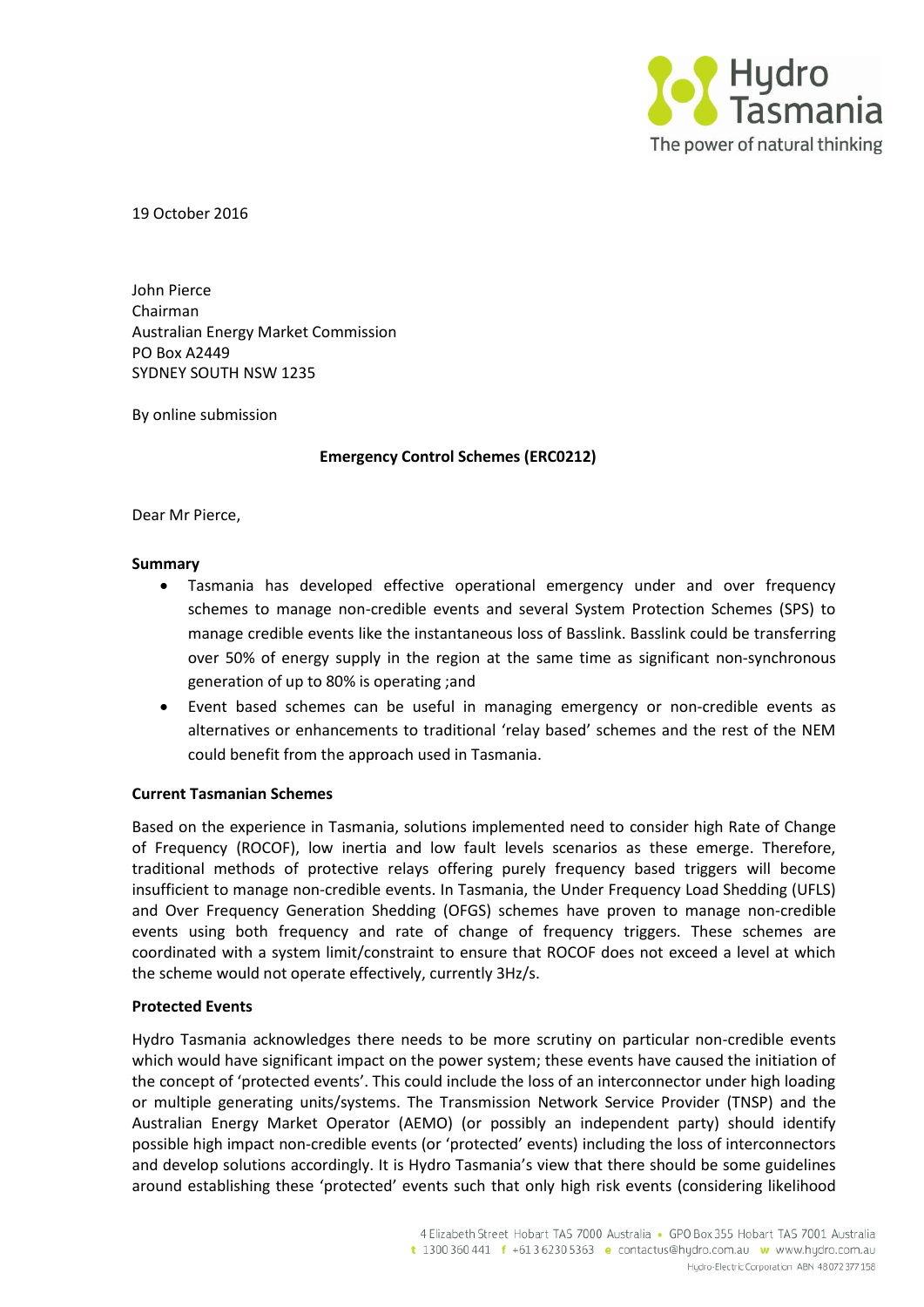and consequence) have specific schemes designed around them to ensure costs to consumers are minimised.

# **System Protection Schemes**

Hydro Tasmania notes that there are two different types of protection schemes (which can both provide backup for each other):

- Event based based on triggers such as circuit breaker status and inter-tripping; and
- Response based based on measurements and thresholds, for example frequency level and RoCoF.

System Protection Schemes (SPS) such as those operated in Tasmania are event based and have been proven successful in running the system well in excess of 'firm' rating and support the running of high amounts of non-synchronous generation. Some examples in Tasmania are the Frequency Control System Protection Scheme (FCSPS) and Network Control System Protection Scheme (NCSPS).

- FCSPS While the maximum credible contingency size is limited in Tasmania to well below the interconnector capacity, the Basslink HVDC interconnector is able to operate up to 630 MW (exporting to Victoria) by arming generators and tripping them to balance system frequency if the interconnector trips. Similarly on import, load blocks are armed to cater for the tripping of the interconnector; and
- NCSPS parallel transmission lines can run at 90% of their combined thermal rating. The loss of one of two parallel lines and potential overloading on the remaining line is managed with direct generator tripping behind the transmission line to reduce load immediately after the event occurs.

While both FCSPS and NCSPS mentioned above are designed for credible contingency events, schemes such as these are very effective options for emergency control schemes for non-credible or 'protected' events. SPS like arrangements are more effective and far less expensive than 'relays' as described in the National Electricity Rules (NER) and can simply use the live status (e.g. circuit breakers) and power flows to determine real time arrangements and possible events.

An NCSPS scheme could have been used to protect the SA system against high interconnector flow exceeding firm ratings of the transmission. In the case of events on 28/09/2016 additional preselected loads could have been tripped to avoid excessive import and the interconnector trip.

## **Reduction in Contingency Size**

As a similar concept to the FCSPS mentioned above, reduction in contingency size is also a very effective way of managing credible and non-credible events to reduce the impact on system frequency. For example, a 208 MW generating unit in Tasmania has a direct load inter-tripping arrangement to effectively reduce the contingency size in a Generator Contingency Scheme (GCS). While this again is used for credible events to reduce FCAS requirements in Tasmania, this mechanism is a valid solution for non-credible events.

## **Changes and Enhancements**

One potential improvement to the NER could be to clarify that the TNSP's are required to own/operate 'effective' schemes to include both over-frequency and under-frequency schemes for non-credible events and sometimes credible events where such schemes are more efficient by reducing Frequency Control Ancillary Services requirements. It should also clarify that if a scheme becomes insufficient due to a change in power system conditions, the TNSP is responsible for changing, enhancing and/or redeveloping the scheme(s). It could be clarified that AEMO should